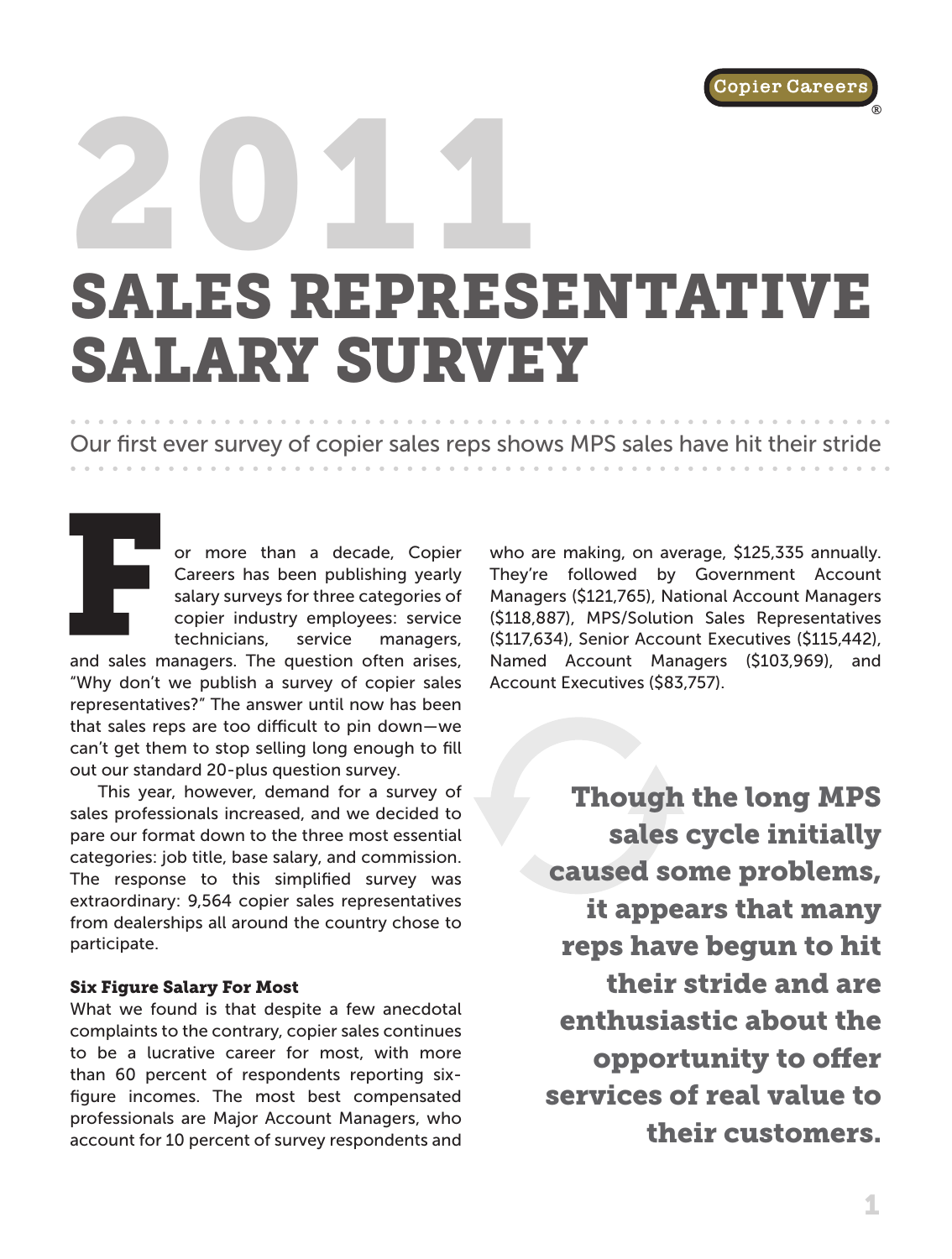"The 20 percent of salespeople who understand our industry focus on growing their pipelines to ensure they make an above-average income; meanwhile, the other 80 percent will always wonder why they aren't making more money."

-Copier Careers online commentator

#### MPS Creates New Selling Opportunities

While there are still a few holdouts among the smallest businesses, most copier dealerships have by this time embraced Managed Print Solutions (MPS). Though the long MPS sales cycle initially caused some problems, it appears that many reps have begun to hit their stride and are enthusiastic about the opportunity to offer services of real value to their customers. As one Copier Careers website commentator wrote, "Ten years ago, companies were still slinging boxes. We thought we were solution selling when we convinced customers to connect the device to the network. Today, we have real solutions to base our sales process on. The money is still there, and if people work the compensation plans they will likely find that they are being driven to sell real solutions which result

According to an online poll by Copier Careers, only 26 percent of copier salespeople are happy with their comp plans. The most common complaint? Too many buckets.

in higher revenues, higher profitability, and higher commissions."

#### Too Many Buckets

One issue that has consistently come up within the past year is the complexity of sales compensation plans, which in most cases has increased substantially since MPS came into the mix. "I have no idea what I make until the check shows up," said one sales rep in response to a Copier Careers newsletter poll. "It's too complex to understand. Then it takes a day of meetings to explain it to me. There has to be a better way."

Adding to the frustration is the frequency with which compensation plans have been changing. "I work on MPS deals, and my comp plan has changed three times in two years," said another newsletter poll respondent. "There are way too many buckets."

#### Greater Challenges, Greater Rewards

Despite these sources of aggravation, however, our survey suggests that most copier sales reps are feeling positive and performing well in today's copier sales environment. Though the job has become more challenging within the past decade, by most accounts it has also become more rewarding. With many more changes on the horizon, the next several years should be fun to watch, and we look forward to helping you track the trends and make the most of your copier career. -CC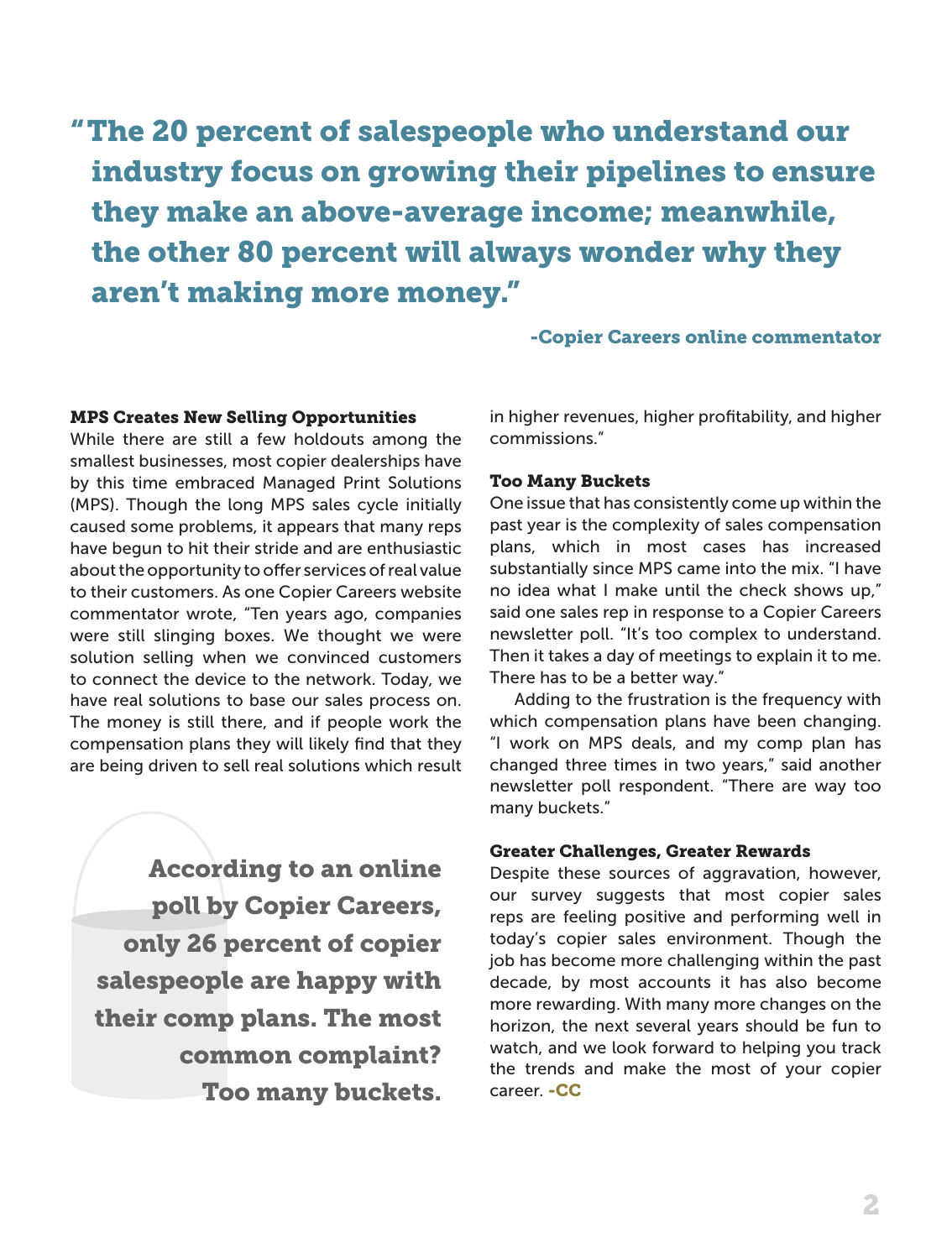# participated in our 2011 salary survey:

#### Total compensation

| 9.564                                                    |                                                                               | copier sales reps<br>participated in our<br><b>2011 salary survey:</b> |                                                               |
|----------------------------------------------------------|-------------------------------------------------------------------------------|------------------------------------------------------------------------|---------------------------------------------------------------|
| <b>3,456 Account Executives</b>                          | <b>987 Major Account Managers</b>                                             |                                                                        |                                                               |
| <b>1,899 Named Account Managers</b>                      | <b>301 Government Account Managers</b><br><b>99 National Account Managers</b> |                                                                        |                                                               |
| <b>1,833 MPS/Solutions Sales Reps</b>                    |                                                                               |                                                                        |                                                               |
|                                                          |                                                                               |                                                                        |                                                               |
| <b>989 Senior Account Executives</b>                     |                                                                               |                                                                        |                                                               |
| <b>Total compensation</b><br><b>Job Title</b>            | <b>Base</b>                                                                   | Commission                                                             | Total                                                         |
| Major Account Manager                                    | \$54,001                                                                      | \$71,334                                                               |                                                               |
| <b>Government Account Manager</b>                        | \$61,878                                                                      | \$59,887                                                               |                                                               |
| <b>National Account Manager</b>                          | \$58,998                                                                      | \$59,889                                                               |                                                               |
| <b>MPS/Solution Sales Rep</b>                            | \$41,089                                                                      | \$76,545                                                               |                                                               |
| <b>Senior Account Executive</b>                          | \$51,433                                                                      | \$64,009                                                               | \$125,335<br>\$121,765<br>\$118,887<br>\$117,634<br>\$115,442 |
| <b>Named Account Manager</b><br><b>Account Executive</b> | \$42,879<br>\$24,090                                                          | \$61,090                                                               | \$103,969<br>\$83,757                                         |